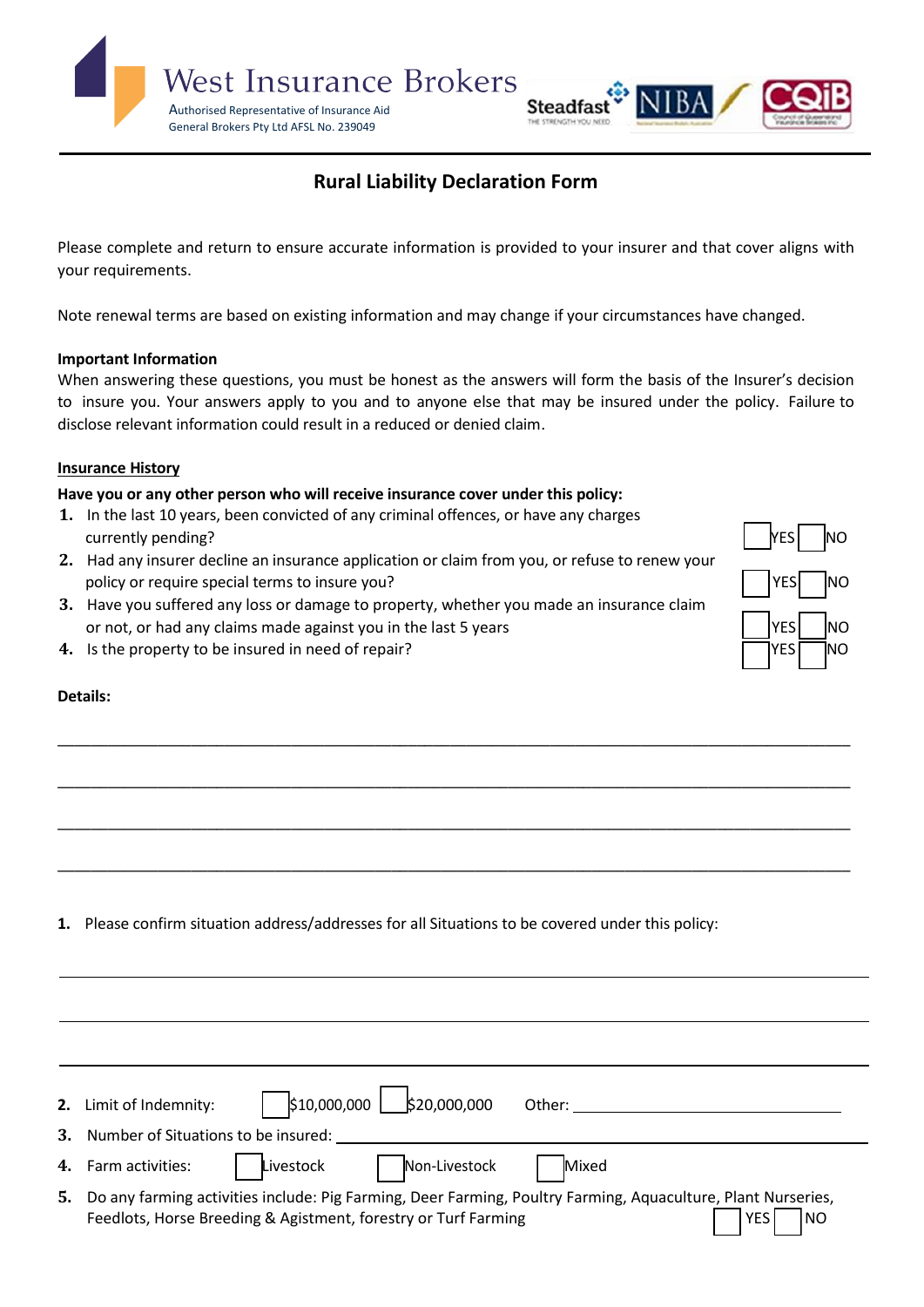



**6.** Please provide full details of the business operations/product range (even if unchanged):

**7.** Estimated Turnover:  $\frac{1}{2}$   $\frac{1}{2}$   $\frac{1}{2}$   $\frac{1}{2}$   $\frac{1}{2}$   $\frac{1}{2}$   $\frac{1}{2}$   $\frac{1}{2}$   $\frac{1}{2}$   $\frac{1}{2}$   $\frac{1}{2}$   $\frac{1}{2}$   $\frac{1}{2}$   $\frac{1}{2}$   $\frac{1}{2}$   $\frac{1}{2}$   $\frac{1}{2}$   $\frac{1}{2}$   $\frac{1}{2}$   $\frac{1}{2$ 

**8.** Number of Working Proprietors:

| 9. Number of Employees:                                                                                                                                                   |                         |
|---------------------------------------------------------------------------------------------------------------------------------------------------------------------------|-------------------------|
| 10. Do you engage contractors and/or sub-contractors in your business?                                                                                                    | YES<br><b>NO</b>        |
| 11. Are sub-contractors required to have their own Liability & Workers Compensation<br>Insurance?                                                                         | <b>YES</b><br><b>NO</b> |
| 12. Do you engage labour hire or hired in labour in your business?                                                                                                        | <b>NO</b><br><b>YES</b> |
| 13. Does the Insured derive any income from contract farming?                                                                                                             | <b>YES</b><br> NO       |
| 14. Does the Insured undertake farm contracting work where the combined turnover<br>from all Situations exceeds \$100,000.00 in a typical year?                           | <b>YES</b><br><b>NO</b> |
| 15. Does the Insured spend more than \$75,000.00 per annum, for all Situations combined,<br>on contractors?                                                               | <b>YES</b><br><b>NO</b> |
| 16. Does the Insured require cover for farm accommodation (including Bed & Breakfast)<br>at any Situation?                                                                | <b>YES</b><br><b>NO</b> |
| 17. Does the Insured allow any visitors to ride horses at any Situation, or offer horse<br>riding facilities or horse riding activities to visitors at any Situation?     | YES<br><b>NO</b>        |
| 18. Does the Insured export to the USA, Canada or any of their protectorates from<br>any Situation?                                                                       | <b>YES</b><br><b>NO</b> |
| 19. Will the Insured hold public entertainment functions for public gatherings over<br>100 people at any Situation?                                                       | <b>YES</b><br><b>NO</b> |
| 20. Will the Insured sell directly to the public from any Situation (e.g. cellar door sales<br>or a farm stall), or at a farm market?                                     | <b>YES</b><br><b>NO</b> |
| 21. Is any Situation used or leased for any purpose other than primary production?                                                                                        | <b>YES</b><br><b>NO</b> |
| 22. Does any Situation require cover for an Aircraft Landing Area?                                                                                                        | <b>YES</b><br><b>NO</b> |
| 23. If farming activity involves livestock at any Situation, how would the Insured rate the<br>Poor<br>condition of boundary fencing at the farms with livestock?<br>Fair | Excellent<br>Good       |
| 24. Does the Insured assume liability under contract or hold others harmless (other<br>than lease Liability)?                                                             | <b>YES</b><br>ΝO        |